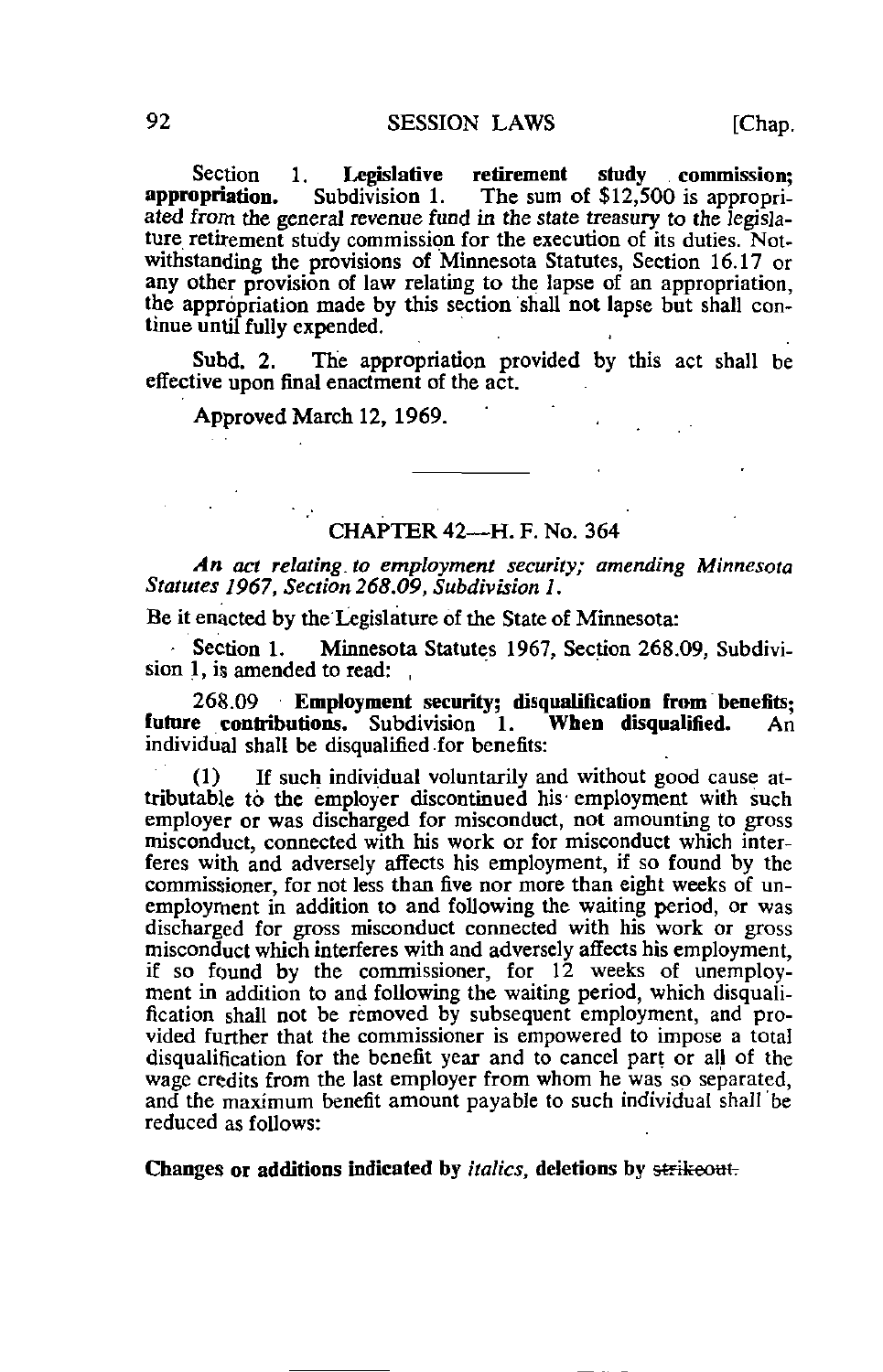by an amount equal to the weekly benefit amount times  $(a)$ the number of weeks for which such individual was disqualified, when the separation occurs as a result of discharge for misconduct;

by an amount equal to two times the weekly benefit (b) amount, when the separation occurs because of a voluntary separation as described in this clause:

by an amount equal to 12 times his weekly benefit  $(c)$ amount, when the separation occurs as a result of a discharge for gross misconduct.

For the purpose of this clause "gross misconduct" shall be defined as misconduct involving assault and battery, or an immoral act, or the malicious destruction of property or the theft of money or property of a value of \$50, or more.

This provision shall not apply to any individual who left his employment to accept work offering substantially better conditions of work or substantially higher wages or both, or whose separation from such employment was due to serious illness of such individual.

If such individual is separated from her employment be- $(2)$ cause of pregnancy or voluntarily discontinues her employment for the purpose of visiting or living with her husband, or assuming the duties of a housewife; provided that such disqualification shall be removed by subsequent employment in insured work for a period of not less than six weeks.

Twenty-percent of the benefits paid to any individual  $(3)$ whose separation occurs because such individual voluntarily and without good cause attributable to the employer discontinued his employmont with such employer, as provided in clause (1) of this subdivision, or who was separated from her employer because she assumed family obligations, as provided in clause (2) of this subdivision, shall be used as benefits charged to the employer in determining the experiance ratio of the employer from whose employment such individual is separated, provided that the employer's experience ratio shall not be increased by more than one half of one percent in any 12 months period as a result of benefits charged under this clause. Benefits paid to any individual whose separation occurs because such individual was discharged for miseonduct, not amounting to gross misconduct connected with his work or for miseonduct which interferes with and adversely affects his employment, if so found by the commissioner, or whose coparation occurs because such individual was discharged for gross misconduct, if so found by the commissioner, as provided in clause (1) of this subdivision, shell not be used as benefits charged to

Changes or additions indicated by *italics*, deletions by strikeout.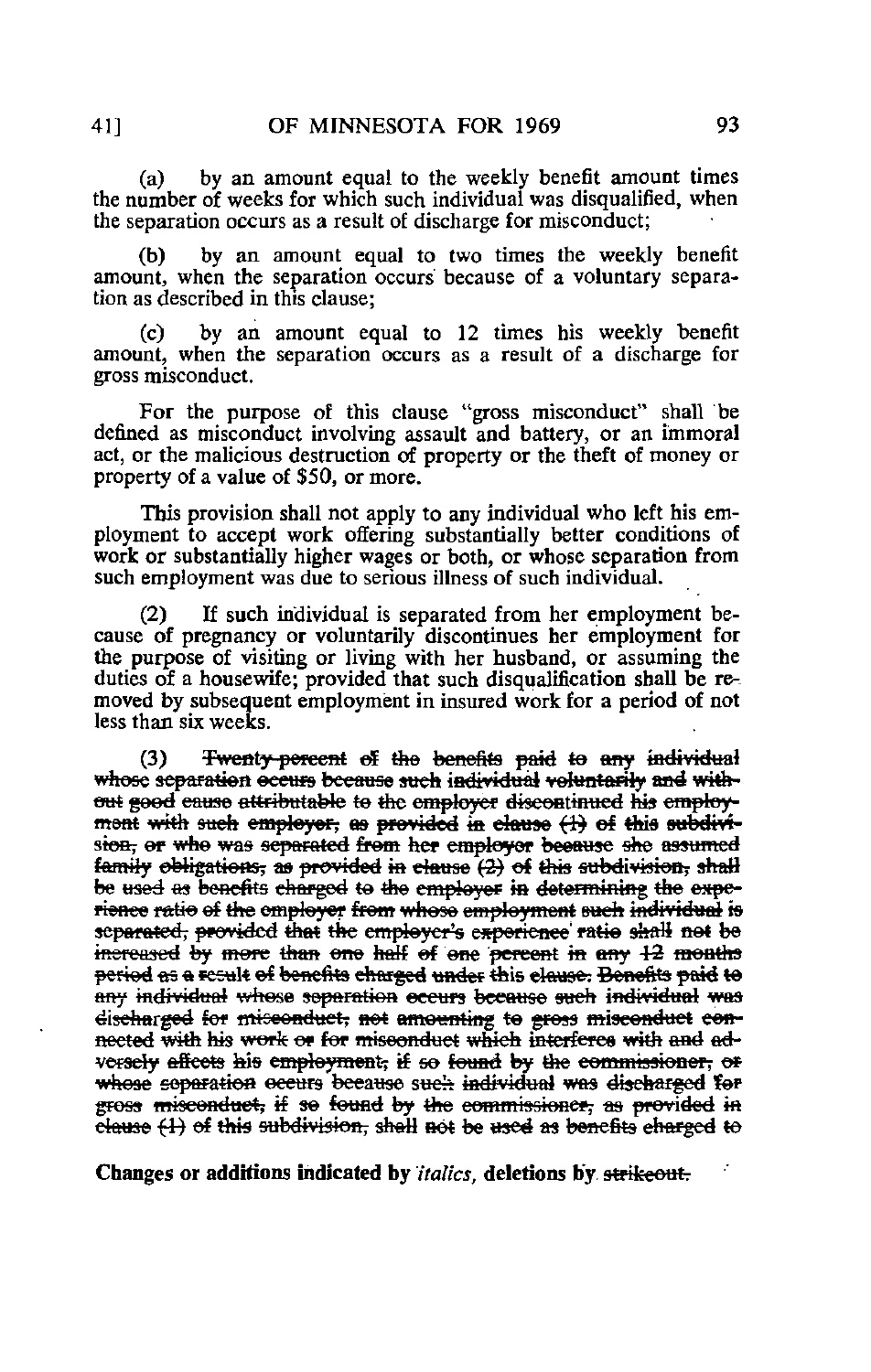the employer in determining the experience ratio of the employer from whose employment such individual is separated. Benefits paid to any individual whose separation occurs under any of the conditions of the foregoing clauses of this subdivision shall not be used as a factor in determining the future contribution rate of the employer from whose employment such individual so separated.

(4) If the commissioner finds that he has failed, without good cause, either to apply for available, suitable work when so directed'by the employment office, or the commissioner or to accept suitable work when offered him, or to return to his customary selfemployment (if any) when so directed by the commissioner, or to actively seek employment. Such disqualification shall continue for the week in which such refusal or failure occurred and for a period of seven weeks of unemployment immediately following such refusal or failure.

(a) In determining whether or not any work is suitable for an individual, the commissioner shall consider the degree of risk involved to his health, safety, and morals, his physical fitness and prior training, his experience, his length of unemployment and prospects of securing local work in-his customary occupation, and the distance of the available work from his residence.

(b) Notwithstanding any other provisions of sections 268.03 to 268.24, no work shall be deemed suitable, and benefits shall not be denied thereunder to any otherwise eligible individual for refusing to accept new work under any of the following conditions:

(1) if the position, offered is vacant due directly to a strike, lockout, or other labor dispute;

 $(2)$  if the wages, hours, or other conditions of the work offered: are substantially less favorable to the individual than those prevailing for similar work in the locality;

(3) if as a condition of being employed the individual would be required to join a union or to resign from or refrain from joining any bona fide labor organization.

 $\sim$  (5) •– If such individual has left or partially or totally lost his employment with an employer because of a strike or other labor dispute. Such disqualification shall prevail for each week during which such strike or other labor dispute is in progress at the establishment in which he is or was employed, except that this disqualification shall not act to deny any individual the right to benefits based on employment subsequent to his separation because of a strike or other labor dispute if such individual has in writing notified the employer in-

Changes or additions indicated by *italics*, deletions by strikeout.